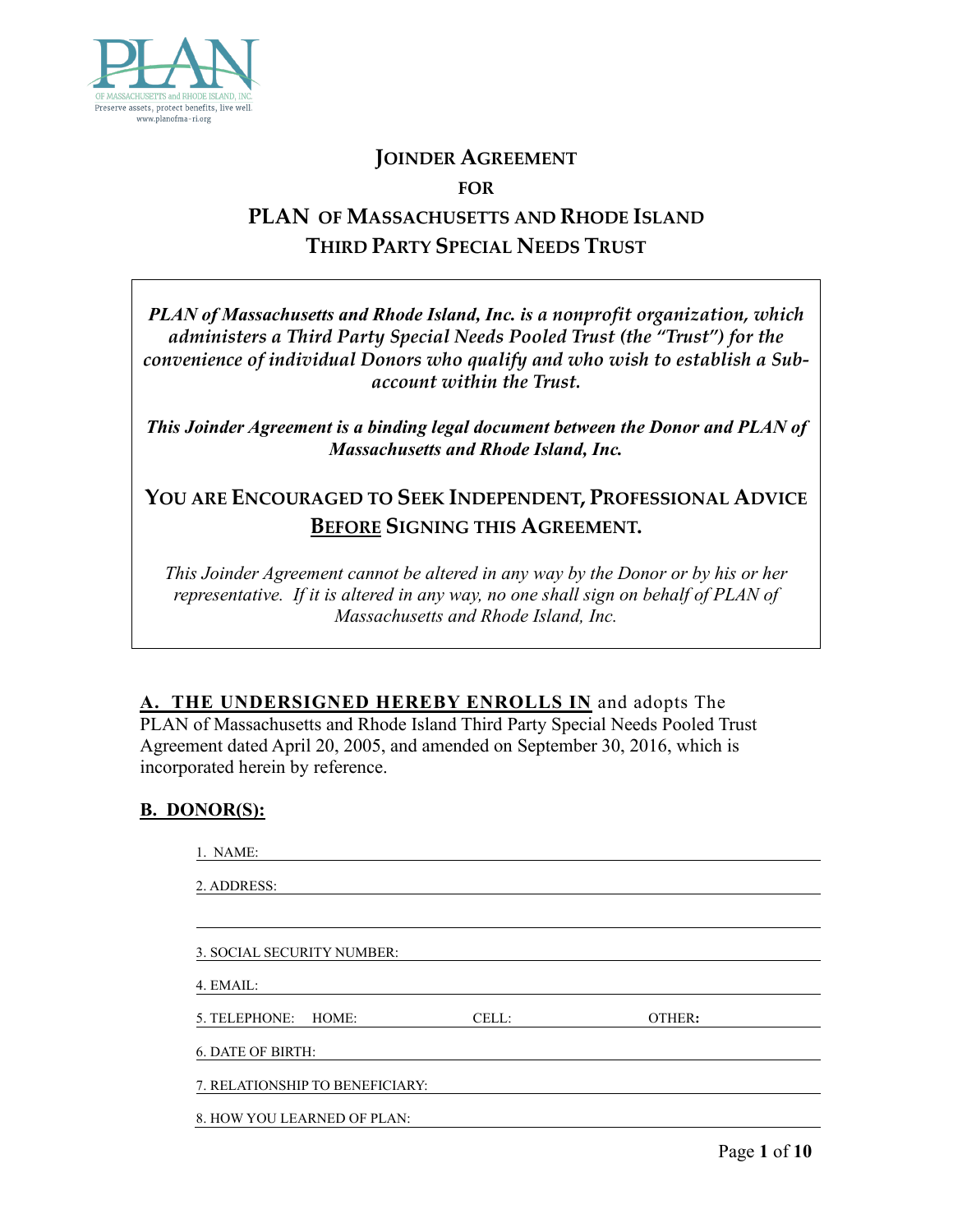| NAME: |
|-------|
|       |

| 1. <i>11 11 11</i> 11.<br>2. ADDRESS:          |                                                                                                  |                                                                                                          |
|------------------------------------------------|--------------------------------------------------------------------------------------------------|----------------------------------------------------------------------------------------------------------|
| 3. SOCIAL SECURITY NUMBER:                     |                                                                                                  |                                                                                                          |
| 4. EMAIL:                                      |                                                                                                  |                                                                                                          |
| 5. TELEPHONE: HOME:                            | <b>CELL:</b>                                                                                     | OTHER:                                                                                                   |
| <b>6. DATE OF BIRTH:</b>                       |                                                                                                  |                                                                                                          |
| 7. RELATIONSHIP TO BENEFICIARY:                |                                                                                                  |                                                                                                          |
| 8. HOW YOU LEARNED OF PLAN:                    |                                                                                                  |                                                                                                          |
|                                                |                                                                                                  |                                                                                                          |
| C. BENEFICIARY:                                |                                                                                                  |                                                                                                          |
| 1. NAME:                                       |                                                                                                  |                                                                                                          |
|                                                |                                                                                                  |                                                                                                          |
| 2. ADDRESS:                                    |                                                                                                  |                                                                                                          |
| 3. SOCIAL SECURITY NUMBER:                     |                                                                                                  |                                                                                                          |
| 4. EMAIL:                                      |                                                                                                  |                                                                                                          |
| 5. TELEPHONE: HOME:                            | CELL:                                                                                            | OTHER:                                                                                                   |
|                                                |                                                                                                  |                                                                                                          |
| <b>6. DATE OF BIRTH:</b>                       |                                                                                                  |                                                                                                          |
| 7. BENEFICIARY'S DISABILITY:                   |                                                                                                  |                                                                                                          |
|                                                | a. WHAT IS THE NATURE OF THE BENEFICIARY'S DISABILITY?                                           |                                                                                                          |
|                                                |                                                                                                  |                                                                                                          |
| ETC.?)                                         | (IS HE OR SHE UNABLE TO WORK, UNABLE TO LIVE INDEPENDENTLY,                                      | b. HOW DOES THE BENEFICIARY'S DISABILITY AFFECT HIS OR HER LIFE?                                         |
|                                                | WHAT IS THE DIAGNOSIS?                                                                           | c. IF THE BENEFICIARY'S CONDITION HAS BEEN MEDICALLY DIAGNOSED,                                          |
|                                                |                                                                                                  |                                                                                                          |
| If yes, please list the date of determination: | Has the Social Security Administration (SSA) made a determination of disability? $\square$ Yes [ | No                                                                                                       |
|                                                |                                                                                                  | Is the applicant applying to SSA for a disability determination? $\Box$ Yes $\Box$ No $\Box$ Not Certain |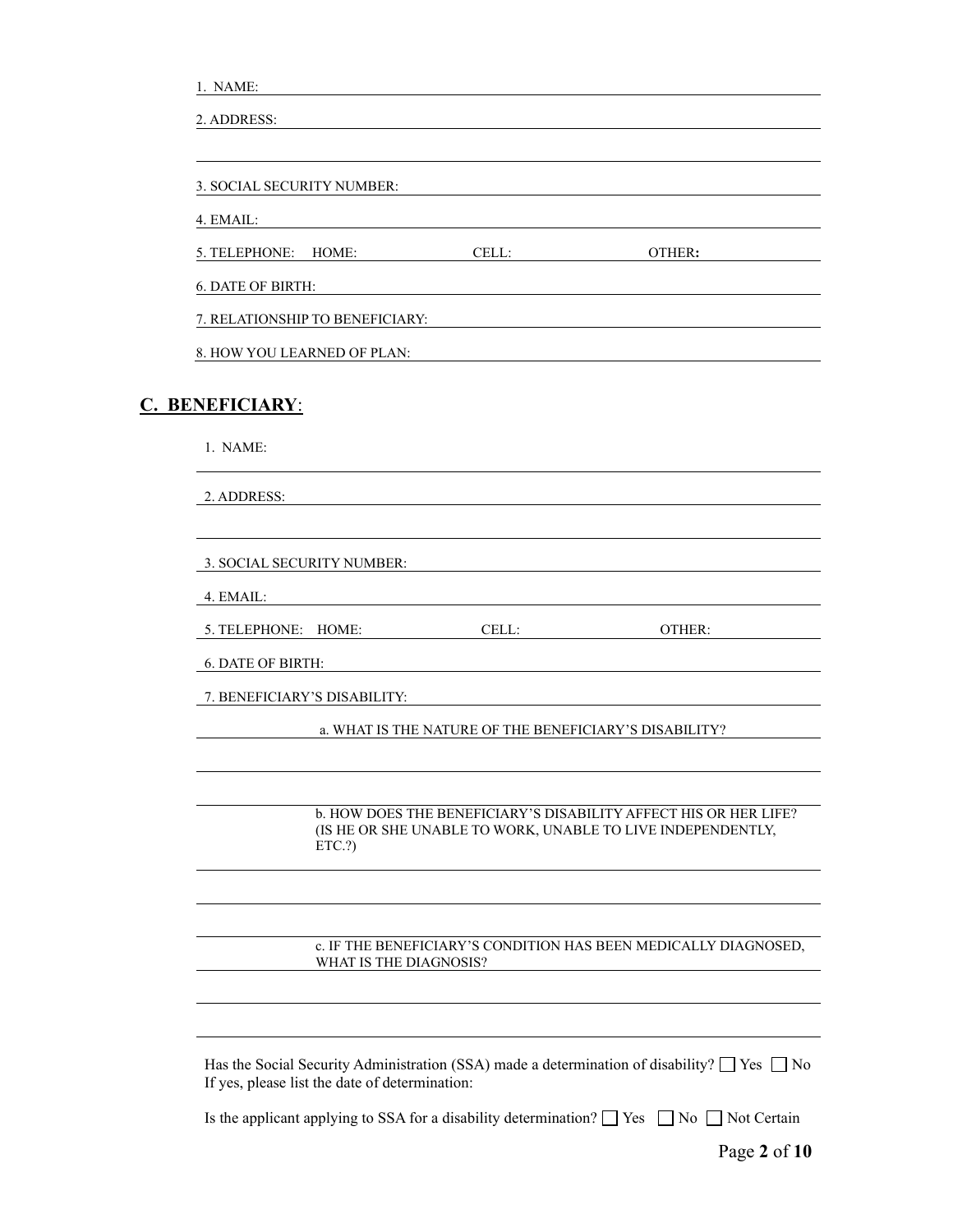### **D. DISTRIBUTION OF THE REMAINDER UPON THE BENEFICIARY'S DEATH (or upon early termination of the trust):**

**IMPORTANT: If this Trust Sub-account is being funded with funds that do not belong to the Beneficiary, then there is no requirement that State Reimbursement Claims be satisfied.**

- 1. Source of Funds for Sub-Account:
	- a. Donor funds DESCRIBE SOURCE:
- 2. Distribution of Remainder upon Death of Beneficiary:
	- a. Trust's Remainder Share: Please note what percentage of the Beneficiary's Sub-account Remainder you elect to be maintained by the Trust.<sup>[1](#page-2-0)</sup>

\_\_\_\_\_\_\_\_\_\_\_\_\_\_\_\_\_\_\_\_\_\_\_\_\_\_\_\_\_\_\_\_\_\_\_\_\_\_\_\_\_\_\_\_\_\_\_\_\_\_\_\_\_\_\_\_\_\_\_\_

\_\_\_\_\_\_\_\_\_\_\_\_\_\_\_\_\_\_\_\_\_\_\_\_\_\_\_\_\_\_\_\_\_\_\_\_\_\_\_\_\_\_\_\_\_\_\_\_\_\_\_\_\_\_\_\_\_\_\_\_

| 50% |  |
|-----|--|
|-----|--|

- $\vert$  25%  $\vert$  Other:
- b. The Trust's Remainder Share will be used in the Manager's discretion as follows:
	- i. for the benefit of other indigent Beneficiaries,
	- ii. to add indigent disabled persons, as defined in 42 U.S.C.§1382c(a)(3), to the Trust as Beneficiaries,
	- iii. to provide indigent disabled persons, as defined in 42 U.S.C.§1382c(a)(3), with equipment, medication or services deemed suitable for such persons by the Manager,
	- iv. to pay for ongoing administrative expenses of the Trust, and
	- v. to pay for other expenses that promote the charitable purposes of PLAN of Massachusetts and Rhode Island.
- c. If funds remain after the distribution to the Trust's Remainder Share, list below the persons or entities that you would like to receive the funds:

If any Final Remainder Beneficiary is deceased at the time of distribution, the funds that would have been distributed to that beneficiary will instead be distributed to his or her descendants, *per stirpes*. If a Final Remainder Beneficiary does not have descendants, then his or her share shall lapse.

<span id="page-2-0"></span> $<sup>1</sup>$  There is no requirement that you elect any percentage of the Sub-account Remainder to be maintained by</sup> the Trust.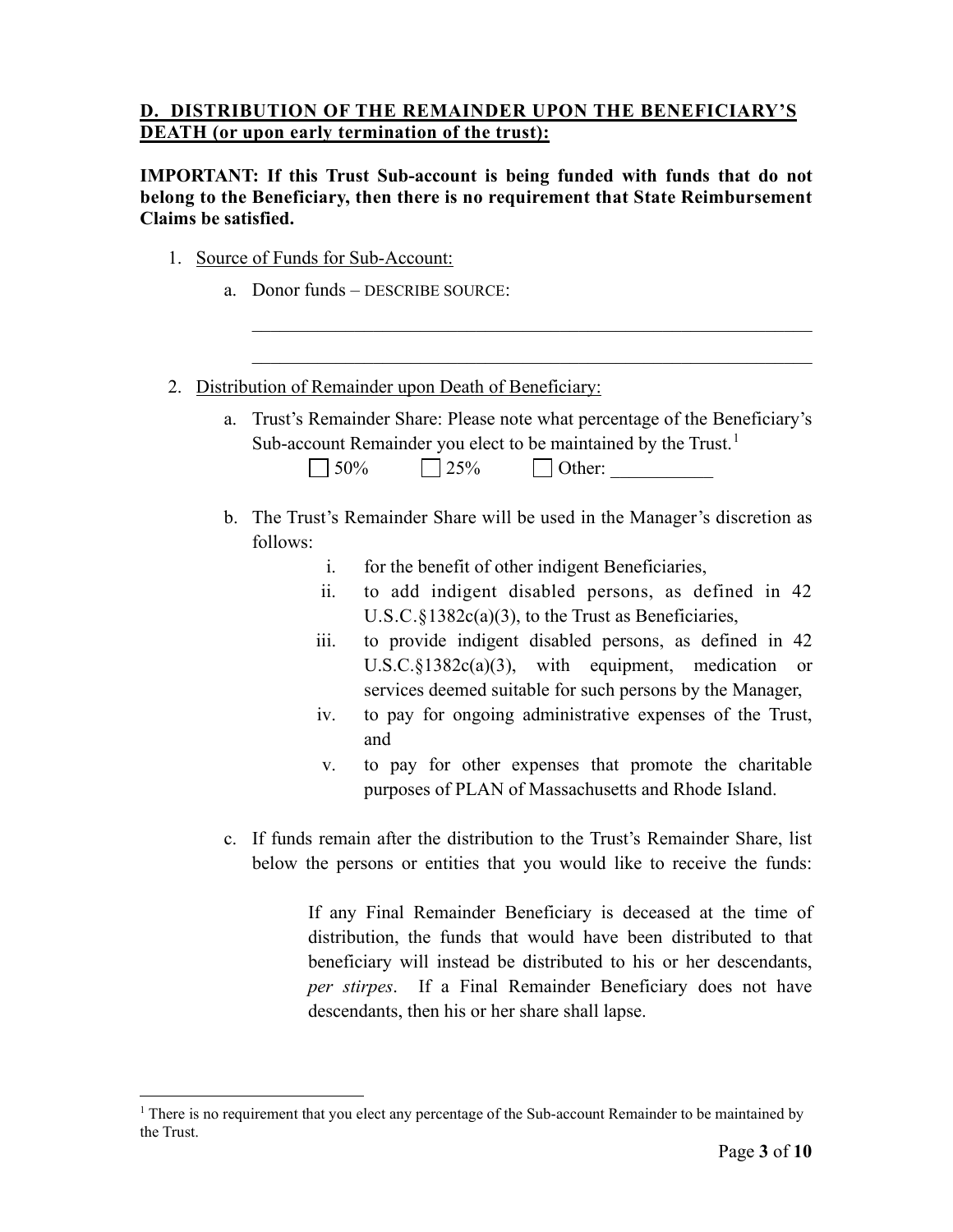**Include the full names, addresses and telephone numbers of each Final Remainder Beneficiary. If a Final Remainder Beneficiary is an entity, include the entity's full name and business address.**

**The percentages left to the Trust and to the persons or entities listed below must add up to 100%.**

#### **Primary Remainderperson/Organization 1**

| NAME:               | <b>TELEPHONE</b>               |  |
|---------------------|--------------------------------|--|
| ADDRESS:            |                                |  |
|                     |                                |  |
|                     |                                |  |
| <b>CURRENT AGE:</b> | PERCENTAGE OF FINAL REMAINDER: |  |
| EMAIL:              | <b>RELATIONSHIP TO DONOR:</b>  |  |

If this remainder person does not survive the beneficiary, what should happen to his/her share? (**Check one.**)

Share to be distributed to other (living) primary remainder persons listed on

this form, in proportion to their respective beneficial interest.

Distribute this share to this remainder person's descendants.

 $\Box$  Distribute this share to someone else:

| Name:                                                                                                                           | Address: |  |
|---------------------------------------------------------------------------------------------------------------------------------|----------|--|
|                                                                                                                                 |          |  |
| $\mathbf{D}$ $\mathbf{D}$ and $\mathbf{D}$ and $\mathbf{D}$ and $\mathbf{D}$ and $\mathbf{D}$ and $\mathbf{D}$ and $\mathbf{D}$ |          |  |

### **Primary Remainderperson/Organization 2**

NAME**:** TELEPHONE

ADDRESS:

CURRENT AGE: PERCENTAGE OF FINAL REMAINDER: EMAIL: RELATIONSHIP TO DONOR:

If this remainder person does not survive the beneficiary, what should happen to his/her share? (**Check one.**)

Share to be distributed to other (living) primary remainder persons listed on

this form, in proportion to their respective beneficial interest.

Distribute this share to this remainder person's descendants.

Distribute this share to someone else:

| <b>NT</b><br>lame: | . .<br>$A_{L}$<br>$rac{r}{r}$<br>ruuress. |
|--------------------|-------------------------------------------|
|                    |                                           |
|                    |                                           |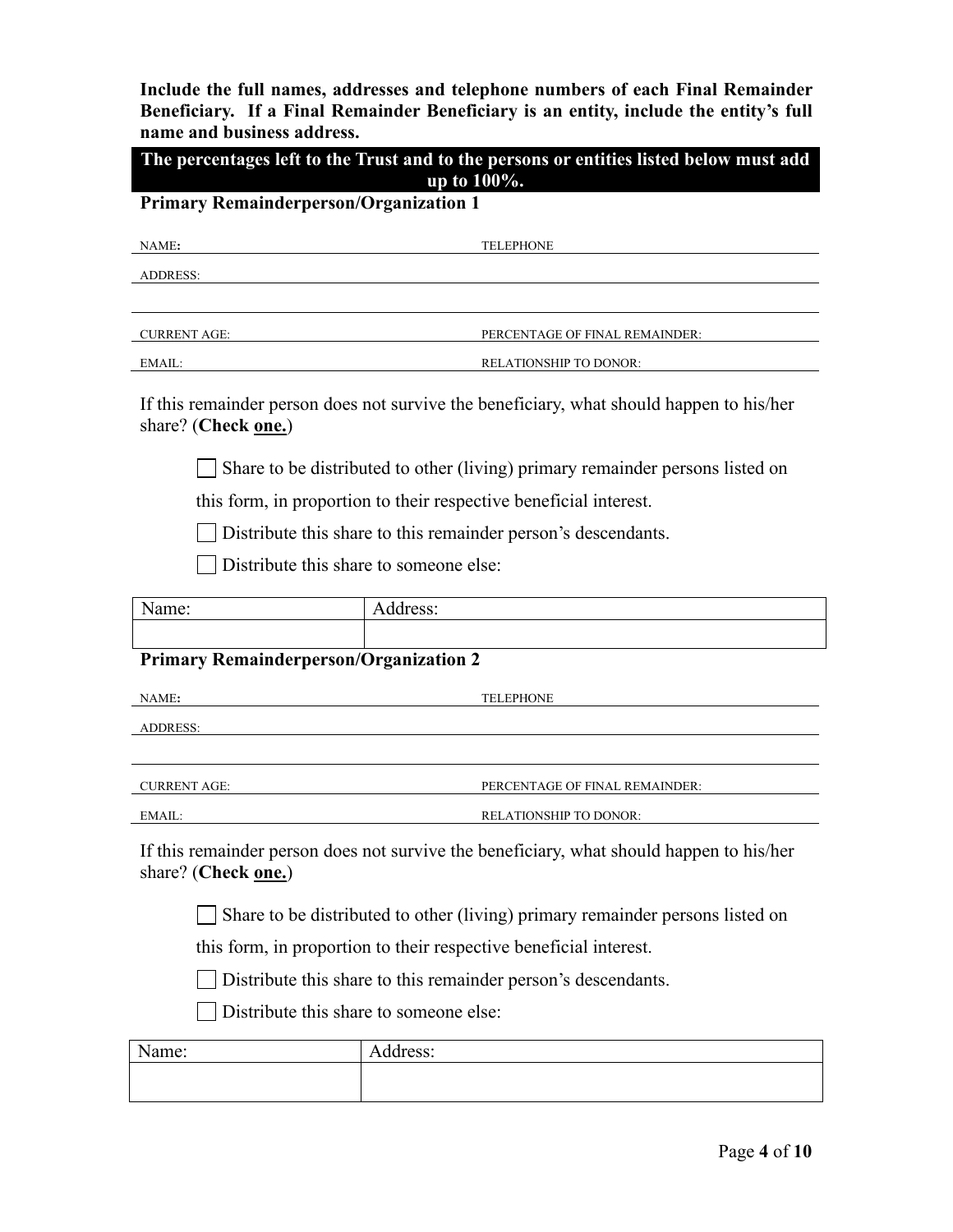## **Primary Remainderperson/Organization 3**

| NAME:                                                         | <b>TELEPHONE</b>                                                                         |  |
|---------------------------------------------------------------|------------------------------------------------------------------------------------------|--|
| <b>ADDRESS:</b>                                               |                                                                                          |  |
|                                                               |                                                                                          |  |
| <b>CURRENT AGE:</b>                                           | PERCENTAGE OF FINAL REMAINDER:                                                           |  |
| EMAIL:                                                        | RELATIONSHIP TO DONOR:                                                                   |  |
| share? (Check one.)                                           | If this remainder person does not survive the beneficiary, what should happen to his/her |  |
|                                                               | Share to be distributed to other (living) primary remainder persons listed on            |  |
|                                                               | this form, in proportion to their respective beneficial interest.                        |  |
|                                                               | Distribute this share to this remainder person's descendants.                            |  |
| Distribute this share to someone else:                        |                                                                                          |  |
|                                                               |                                                                                          |  |
| Name:                                                         | Address:                                                                                 |  |
|                                                               |                                                                                          |  |
| <b>Primary Remainderperson/Organization 4</b>                 |                                                                                          |  |
| NAME:<br><b>TELEPHONE</b>                                     |                                                                                          |  |
| ADDRESS:                                                      |                                                                                          |  |
|                                                               |                                                                                          |  |
| <b>CURRENT AGE:</b>                                           | PERCENTAGE OF FINAL REMAINDER:                                                           |  |
| EMAIL:                                                        | <b>RELATIONSHIP TO DONOR:</b>                                                            |  |
| share? (Check one.)                                           | If this remainder person does not survive the beneficiary, what should happen to his/her |  |
|                                                               | Share to be distributed to other (living) primary remainder persons listed on            |  |
|                                                               | this form, in proportion to their respective beneficial interest.                        |  |
| Distribute this share to this remainder person's descendants. |                                                                                          |  |
| Distribute this share to someone else:                        |                                                                                          |  |
| Name:                                                         | Address:                                                                                 |  |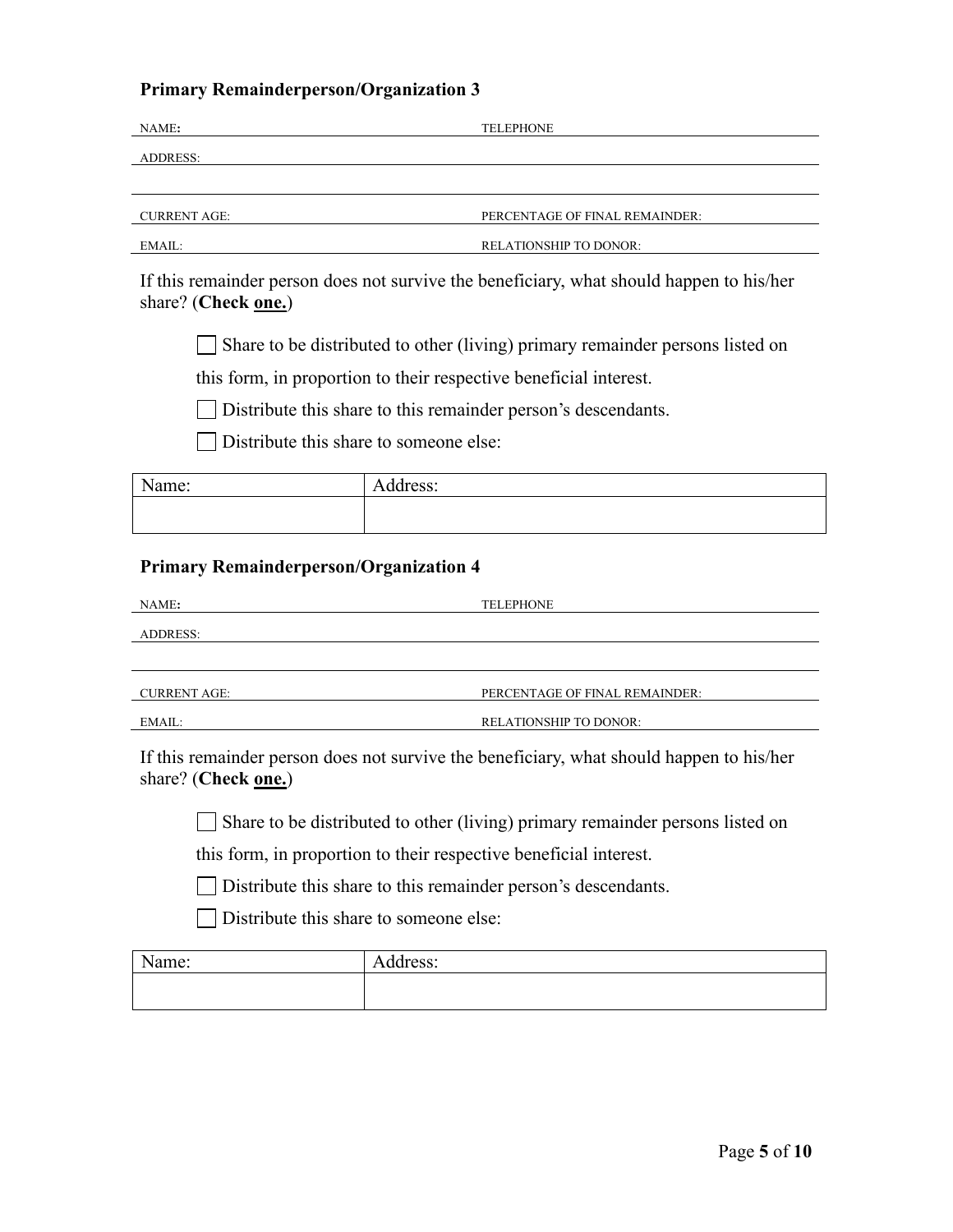## **Primary Remainderperson/Organization 5**

| NAME:                                                         | <b>TELEPHONE</b>                                                                         |
|---------------------------------------------------------------|------------------------------------------------------------------------------------------|
| <b>ADDRESS:</b>                                               |                                                                                          |
|                                                               |                                                                                          |
| <b>CURRENT AGE:</b>                                           | PERCENTAGE OF FINAL REMAINDER:                                                           |
| EMAIL:                                                        | <b>RELATIONSHIP TO DONOR:</b>                                                            |
| share? (Check one.)                                           | If this remainder person does not survive the beneficiary, what should happen to his/her |
|                                                               | Share to be distributed to other (living) primary remainder persons listed on            |
|                                                               | this form, in proportion to their respective beneficial interest.                        |
| Distribute this share to this remainder person's descendants. |                                                                                          |
| Distribute this share to someone else:                        |                                                                                          |
| Name:                                                         | Address:                                                                                 |
|                                                               |                                                                                          |

## **\*\*\*\* TOTAL OF PERCENTAGES** (**THE TOTAL MUST BE 100%**): \_\_\_\_\_\_\_\_\_\_\_\_\_\_\_\_\_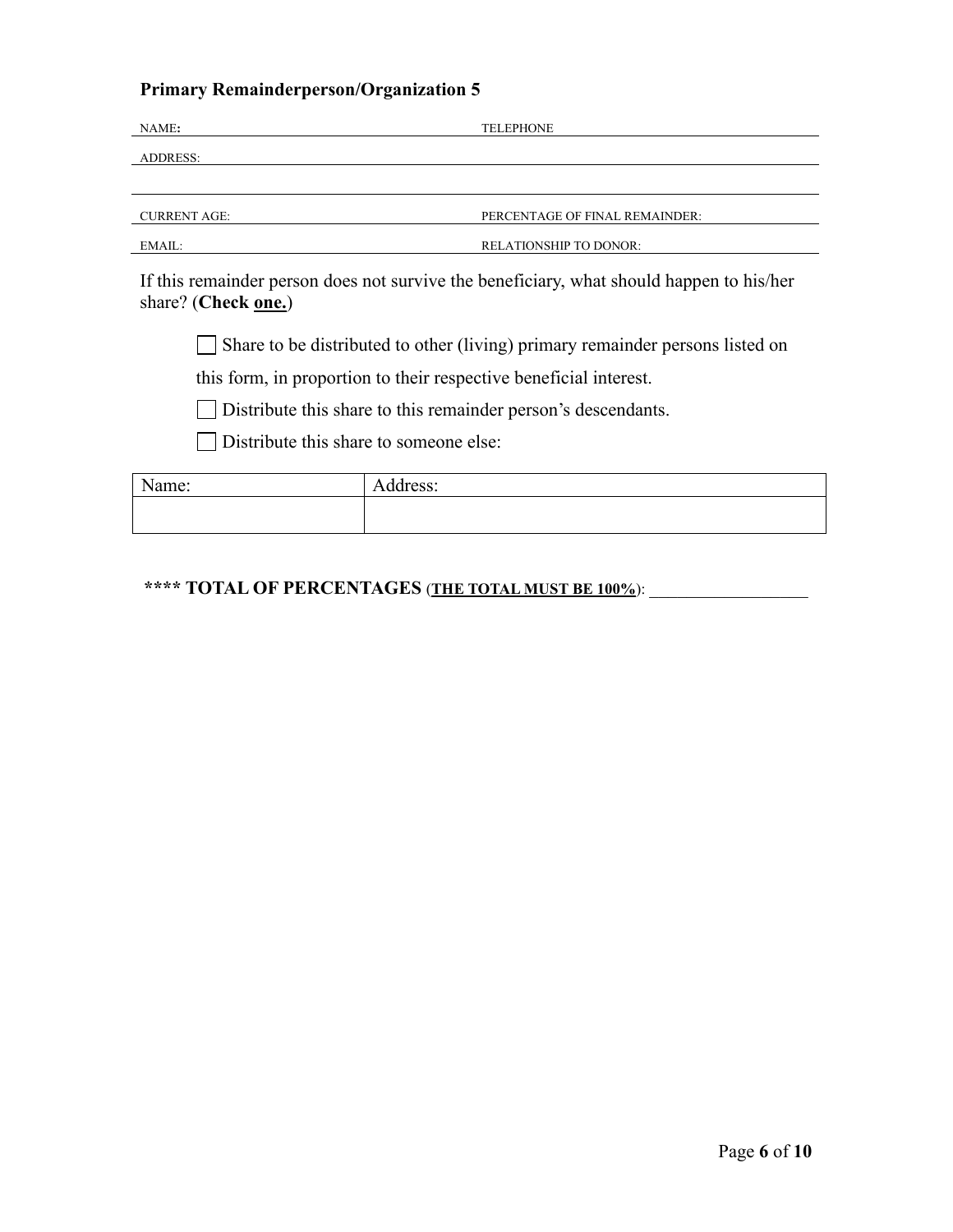3. Early Termination of the Sub-account:

Article XIV of the Trust provides that under certain circumstances a Sub-account (or the entire Trust) may be terminated prior to the Beneficiary's death. If the Beneficiary's Sub-account is terminated before his or her death, the Trustee will either distribute the Sub-account's funds to the Beneficiary or on behalf of the Beneficiary unless the Manager in its sole discretion deems such distribution to not be in the Beneficiary's best interests. If the Manager deems such distribution not to be in the Beneficiary's best interest, how should the funds be distributed upon early termination of the Beneficiary's Sub-account?

TO THE DONOR

TO THE DONOR'S ESTATE

TO THE FINAL REMAINDER BENEFICIARIES LISTED IN D2 ABOVE (THIS INCLUDES THE TRUST AS A FINAL REMAINDER BENEFICIARY).

### 4. Locating Final Remainder Beneficiaries:

Donor acknowledges that PLAN of Massachusetts and Rhode Island may incur additional costs if Final Remainder Beneficiaries or the beneficiaries of Donor's estate cannot be located easily. Donor acknowledges and agrees that PLAN of Massachusetts and Rhode Island may recover its reasonable costs and expenses associated with locating such beneficiaries.

### **E. FEES:**

Donor agrees to pay fees in accordance with the PLAN fee schedule that may be amended from time to time. If fees are not paid in advance by Donor, the Manager is authorized to charge such fees to a Beneficiary's Sub-account.

### **Fees are not refundable.**

### **F. MANAGEMENT OF TRUST SUB-ACCOUNT AND DISBURSEMENTS.**

- 1. The Trust Sub-account will be managed and administered for the benefit of the Beneficiary. The Life Care Plan that the Donor submits to PLAN of Massachusetts and Rhode Island is a guide to assist the Manager in determining what is for the benefit of the Beneficiary.
- 2. The Donor recognizes that all disbursements are supplemental, as determined by the Manager.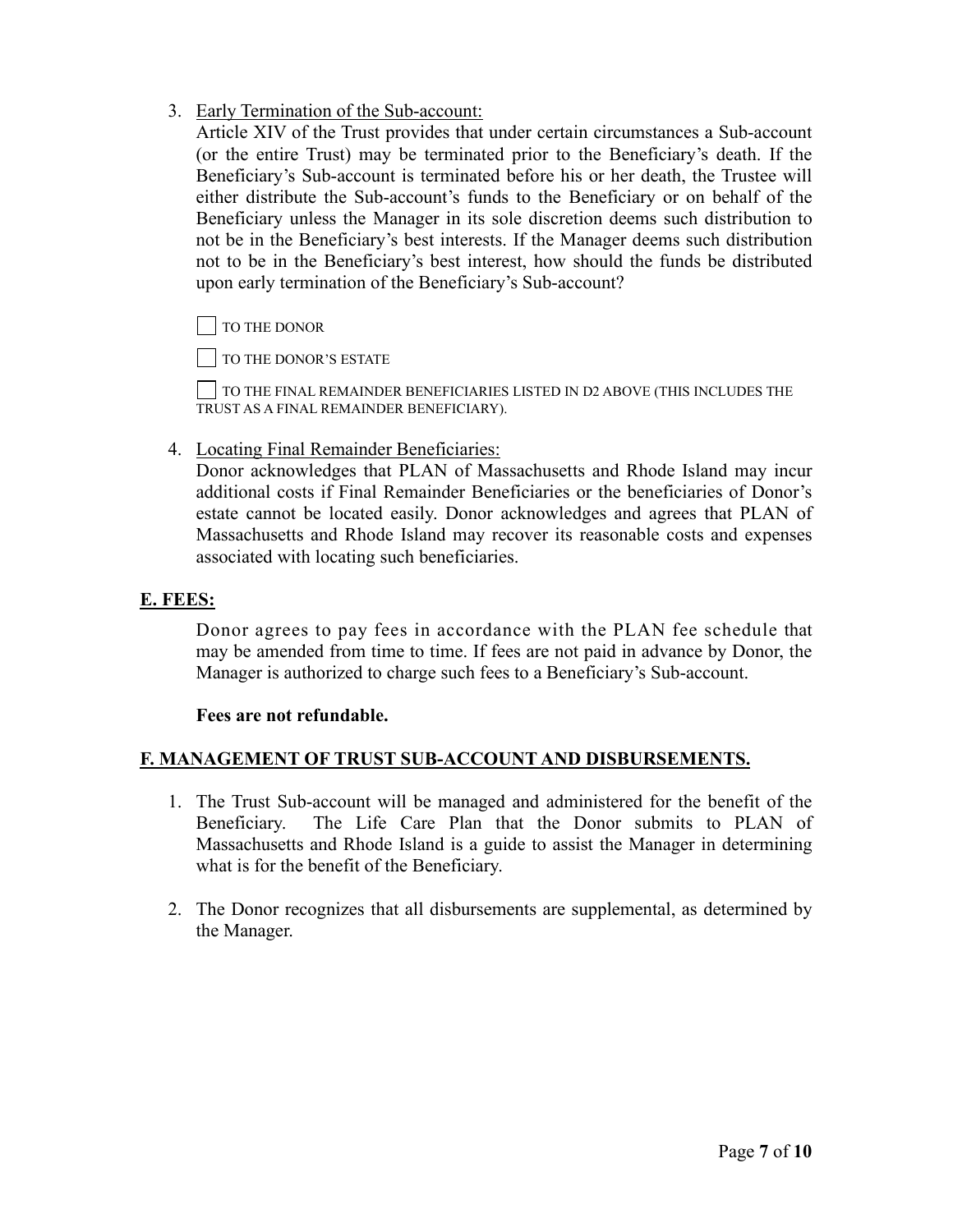### **G. ACKNOWLEDGEMENT BY DONOR**

- 1. The Trust managed by PLAN of Massachusetts and Rhode Island is a Pooled Trust, governed by the laws of Massachusetts. The Trust is established to provide for the orderly management, investment, and distribution of funds which are held in separate Sub-accounts for the benefit of individuals with disabilities, for the purpose of helping each Beneficiary achieve his or her highest potential as a human being and otherwise to enhance the quality of his or her life.
- 2. The Donor represents and hereby certifies that the Beneficiary meets the legal definition of disability, as defined in Article XVI.F of the Trust, as consistent with § 1614(a)(3) of the Social Security Act (42 U.S.C. § 1382(a)(3)), 130 C.M.R. § 505.004(B) or is an individual with a significant impairment that substantially limits the individual's ability to perform activities of daily living, and the Donor agrees to notify PLAN of Massachusetts and Rhode Island in the event there is any change to the Beneficiary's disability status.
- 3. Taxes
	- a. The Donor acknowledges that the Manager has made no representation to the Donor that contributions to the Trust are deductible as charitable gifts, or otherwise.
	- b. Donor acknowledges that the Manager has made no representations as to the gift or tax consequences of directing funds to the Trust and has recommended that the Donor seek independent legal advice.
	- c. Trust Sub-account income, whether paid in cash or distributed in other property, may be taxable to the Beneficiary subject to applicable exemptions and deductions. Professional tax advice is recommended.
	- d. Trust Sub-account income may be taxable to the Trust, and when this is the case, such taxes shall be payable from the applicable Trust Subaccount.
	- e. The Beneficiary or Primary Representative shall be responsible for filing his or her own federal and/or state income tax returns to report the income of the Trust which is taxable to him or her.
- 4. Each Donor acknowledges that he or she has been advised to have the PLAN of Massachusetts and Rhode Island Third Party Special Needs Pooled Trust Agreement and this Joinder Agreement reviewed by his or her own attorney prior to the execution of this Joinder Agreement.
- 5. Each Donor recognizes and acknowledges the uncertainty and changing nature of the guidelines, laws, and regulations pertaining to governmental benefits and each Donor agrees that the Manager and Trustee will not in any event be liable for any loss of benefits as long as the Manager and Trustee act in good faith. Each Donor acknowledges and agrees that the Manager and Trustee, their successors or assigns, their agents and employees, as well as their agents' and employees' heirs and legal and personal representatives, shall not in any event be liable to any Donor or Beneficiary or any other party for their acts as the Manager and Trustee so long as the Manager and the Trustee act reasonably and in good faith.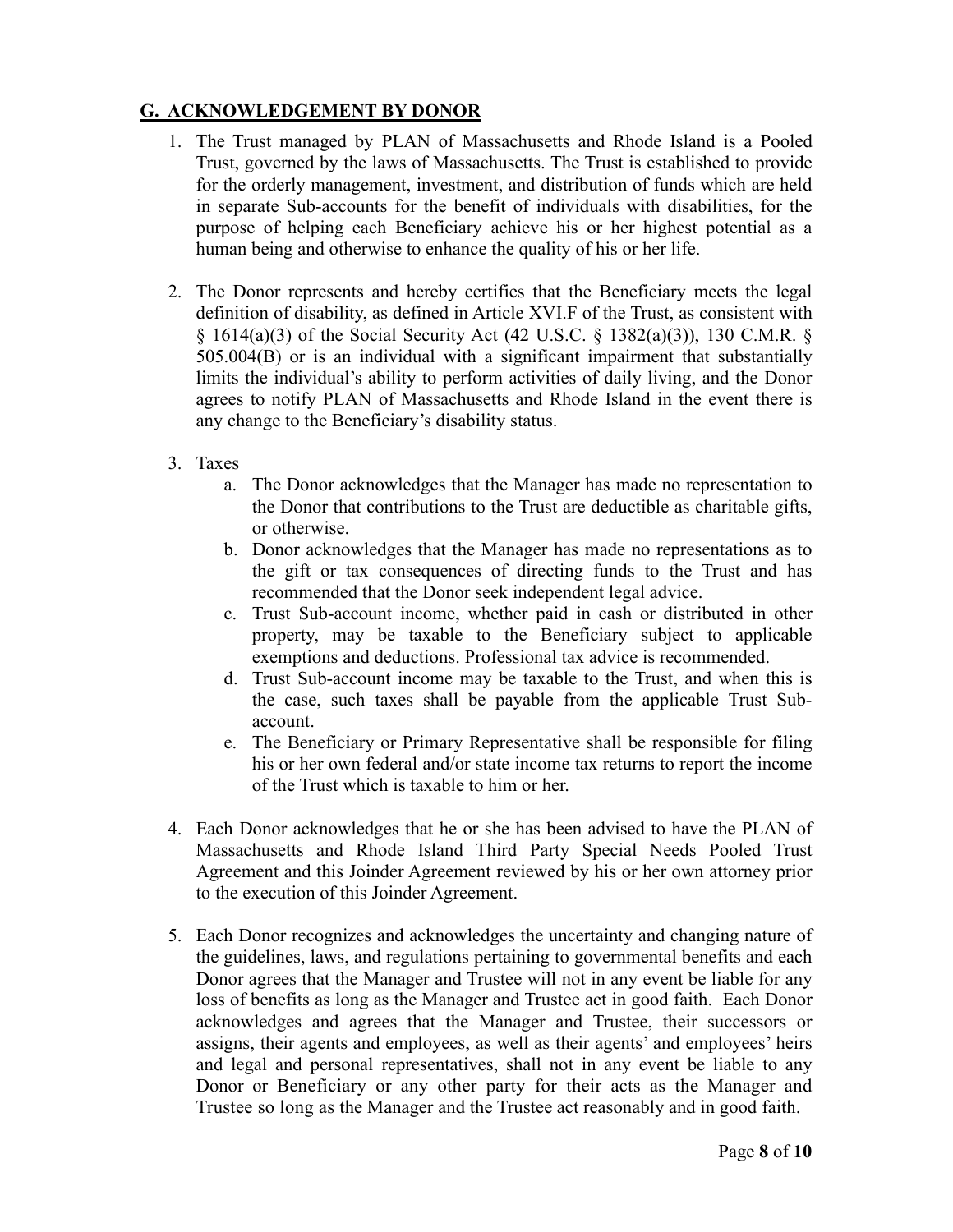- 6. Each Donor acknowledges that upon execution of the Joinder Agreement by Donor and PLAN of Massachusetts and Rhode Island and the funding of a Subaccount for a Beneficiary, that this Trust, as to the Donor and the Beneficiary, is irrevocable. Each Donor acknowledges that after the funding of a Sub-account, the Donor shall have no further interest in and does thereby relinquish and release all rights in, control over, and all incidents of interest of any kind or nature in and to the contributed assets and all income thereon.
- 7. Each Donor represents, warrants, and agrees that he or she has not been provided, nor is relying upon, any representation of or any legal advice by PLAN of Massachusetts and Rhode Island in deciding to execute this Joinder Agreement.

### 8. **Each Donor further represents, warrants, and agrees:**

- a. **that he or she is entering into this Joinder Agreement voluntarily, as his or her own free act and deed;**
- b. **that if he or she has not had The PLAN of Massachusetts and Rhode Island Third Party Special Needs Pooled Trust Agreement or the Joinder Agreement reviewed by his or her own attorney, that he or she voluntarily waives and relinquishes such right;**
- c. **that he or she has the right to request a true and correct copy of The PLAN of Massachusetts and Rhode Island Third Party Special Needs Pooled Trust Agreement and this Joinder Agreement prior to the signing of this Joinder Agreement;**
- d. **that he or she has reviewed and understands to his or her full satisfaction the legal, economic and tax effects of these instruments; and**
- e. **that PLAN of Massachusetts and Rhode Island, Inc., or its designee may be a Remainder Beneficiary of a portion of the Sub-account established hereby upon the death of the Beneficiary as provided in Section D(2) of this Joinder Agreement.**

IN WITNESS WHEREOF, the undersigned Donor(s) have reviewed and signed this Joinder Agreement, understand it and agree to be bound by its terms, and PLAN of Massachusetts and Rhode Island has accepted this Joinder Agreement, the parties hereby execute this Joinder Agreement to be effective as of:

| T <sub>1</sub><br>$h_1$<br>1 1112 | day of | $\sim$ $\sim$ |
|-----------------------------------|--------|---------------|
|-----------------------------------|--------|---------------|

Donor

 $\mathcal{L}_\text{max}$  , and the set of the set of the set of the set of the set of the set of the set of the set of the set of the set of the set of the set of the set of the set of the set of the set of the set of the set of the